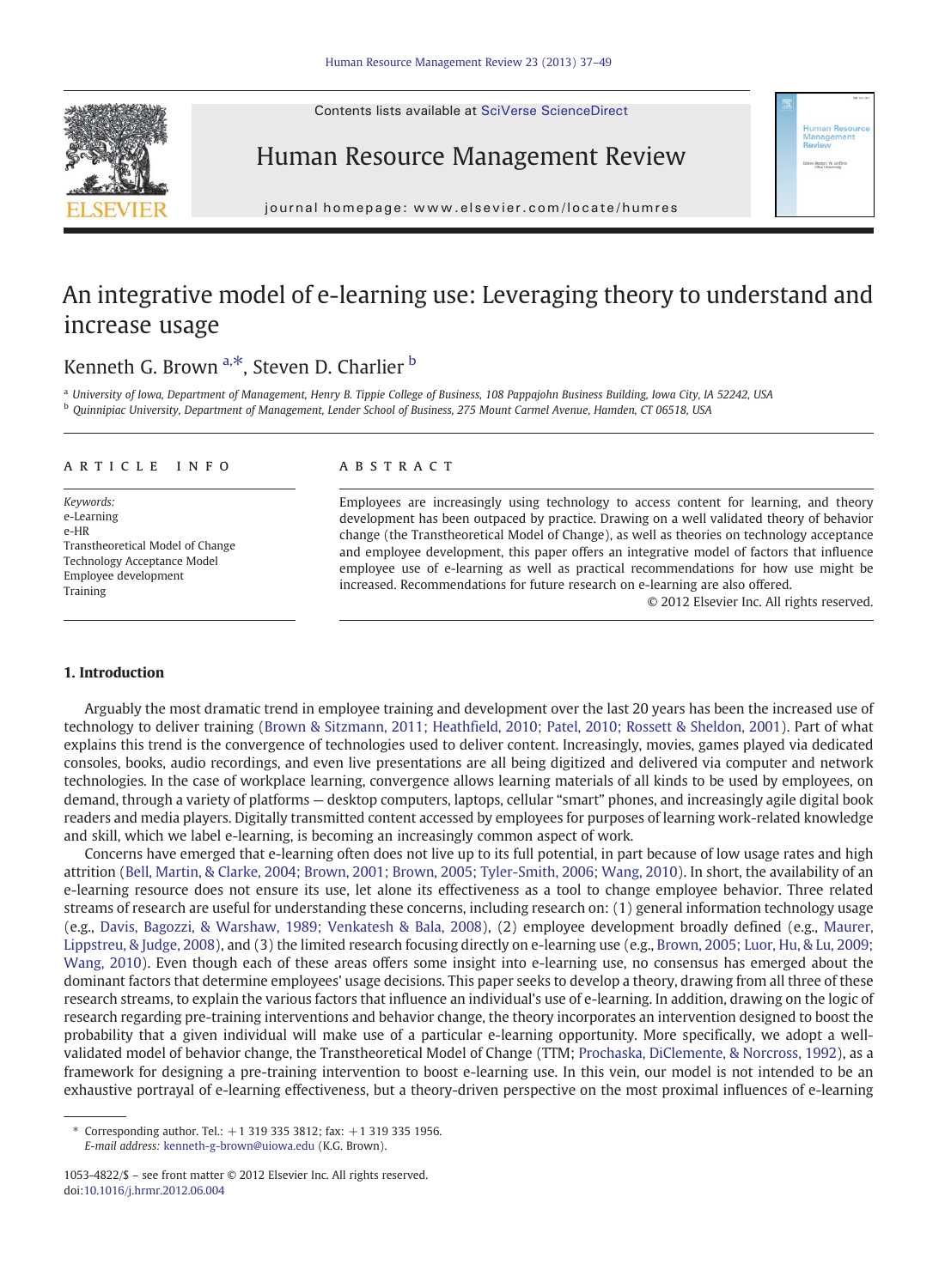usage within a particular context. That is, the primary outcome in our model is use of e-learning, not learning (or transfer) as a result of it.

The paper is organized as follows. First, we will offer brief reviews of the literatures on e-learning effectiveness and use, information technology use (specifically through the lens of the Technology Acceptance Model; [Davis et al., 1989](#page--1-0)), participation in employee development, and pre-training interventions. We then describe the TTM and adopt it to this context, offering both a conceptual model and specific research propositions. We conclude with limitations and suggestions for future research.

#### 2. Literature review

The annual State of the Industry Report by the American Society of Training and Development (ASTD) offers a snapshot of changes that have occurred in training practices over time. The latest available report indicates that since 2001, the percent of training time organizations offer via technology has more than doubled [\(Patel, 2010](#page--1-0)). Even though classroom-based training still accounts for over 60% of training hours, the growth of technology-based training has been substantial — 36.5% of learning hours offered in 2009 were available via technology, the highest level since ASTD began collecting this data. Importantly, this estimate only accounts for formal training delivered via technology. The increase in on-line resources for learning, resources used informally to gather or share information, is harder to track. As one example, estimates suggest that approximately two-thirds of large organizations in the United States offer SharePoint to their employees (Infotrends, Inc, report cited in [Greenfield, 2009](#page--1-0)). SharePoint is a Microsoft software platform that allows for file sharing and collaboration. SharePoint may be used simply to archive documents; or, more relevant to our model, it may be used as a platform to distribute materials intended to help others learn. Our definition of e-learning would subsume this use of the software. So estimates of e-learning derived from studies of formal training likely underestimate its prevalence, at least in organizations and industries where employees frequently work with computers.

### 2.1. e-Learning effectiveness

There are both advantages and disadvantages of the trend toward e-learning, which are discussed in more detail elsewhere (e.g., [Welsh, Wanberg, Brown, & Simmering, 2003\)](#page--1-0). The [Welsh et al. \(2003\)](#page--1-0) review found that organizations can achieve numerous benefits from implementing e-learning programs, including consistency in training, reduced cycle time, increased convenience for learners, improved tracking capabilities, and reduced cost. Potential drawbacks, according to the authors, can include higher up-front cost, lack of trainee interaction, and the possible confusion within organizations of providing information (i.e., content to be learned) without actually providing training (i.e., content embedded within an instructional framework including objectives, practice, and feedback; [Welsh et al., 2003](#page--1-0)).

Another potential advantage of e-learning is the flexibility and control that it typically affords learners. This increase in learner control has been noted as a defining feature of the shift to e-learning (e.g., [Brown & Ford, 2002; Orvis, Fisher, & Wasserman,](#page--1-0) [2009](#page--1-0)). But learner control does not always result in better outcomes. As [Kraiger and Jerden \(2007\)](#page--1-0) note in their meta-analysis, allowing learners control means that learners are free to not use the materials, or use them superficially. Learners may, for example, open an e-learning resource on their computer, but ignore it while they do other tasks. Or they may skim e-learning information quickly without paying attention to the materials.

Given the relatively equal number of advantages and disadvantages, research has been undertaken on the relative effectiveness of e-learning and traditional classroom instruction. One early meta-analysis of computer-based versus classroom classes found small advantages for computer-delivery ([Kulik & Kulik, 1991\)](#page--1-0). Similarly, a meta-analysis of video-delivered versus face-to-face delivery found a small advantage for video delivery [\(Machtmes & Asher, 2000](#page--1-0)). However, a more recent meta-analysis on the relative effectiveness of instructor-led versus web-based training reveals that many of the observed differences are attributable to differences in instructional design. The [Sitzmann, Kraiger, Stewart, and Wisher \(2006\)](#page--1-0) meta-analysis found an effect favoring webbased training, but it was reduced dramatically when studies were restricted to those with similar instructional design across the classroom and web training. The finding that learning does not differ across different forms of delivery methods, so long as the content and instructional design are held constant, is a position well established in the instructional design and technology community (e.g., [Clark, 1994, Russell, 1999;](#page--1-0) but see [Kozma, 1994](#page--1-0) for an alternative view). In general, meta-analytic work continues to indicate that learning outcome differences across technology delivery and more traditional face-to-face delivery, when potential confounds are controlled, are inconsistent or minimal [\(Allen, Bourhis, Mabry, Burrell, & Timmerman, 2006; Cook et al., 2008\)](#page--1-0).

These results suggest that future research on the broad question of "which is more effective, e-learning or classroom instruction" is likely to offer little theoretical or practical value. e-Learning offers the potential to increase access to learning resources, access that might not occur in the absence of the technology. Viewed from this perspective, more interesting research questions included, "how can we increase use of e-learning resources?" and "how can we design e-learning to maximize learning?" To this end, researchers have offered design principles relevant to e-learning. For example, [Salas, DeRouin, and Littrell](#page--1-0) [\(2005\)](#page--1-0) present a series of recommendations for the design and delivery of distance learning programs, of which e-learning is increasingly becoming the most common form (see [Table 1](#page--1-0)). These empirically-based guidelines cover various topics including organizational contextual factors, design features, recognition of technology efficacy differences in learners, and learner control issues. An e-learning training program can be, for example, more cost effective than traditional classroom training if travel costs are eliminated. No travel may also mean employees spend less time away from the job. E-learning can also be useful for standardizing training and delivering it to large, geographically dispersed learners simultaneously. Learners might include